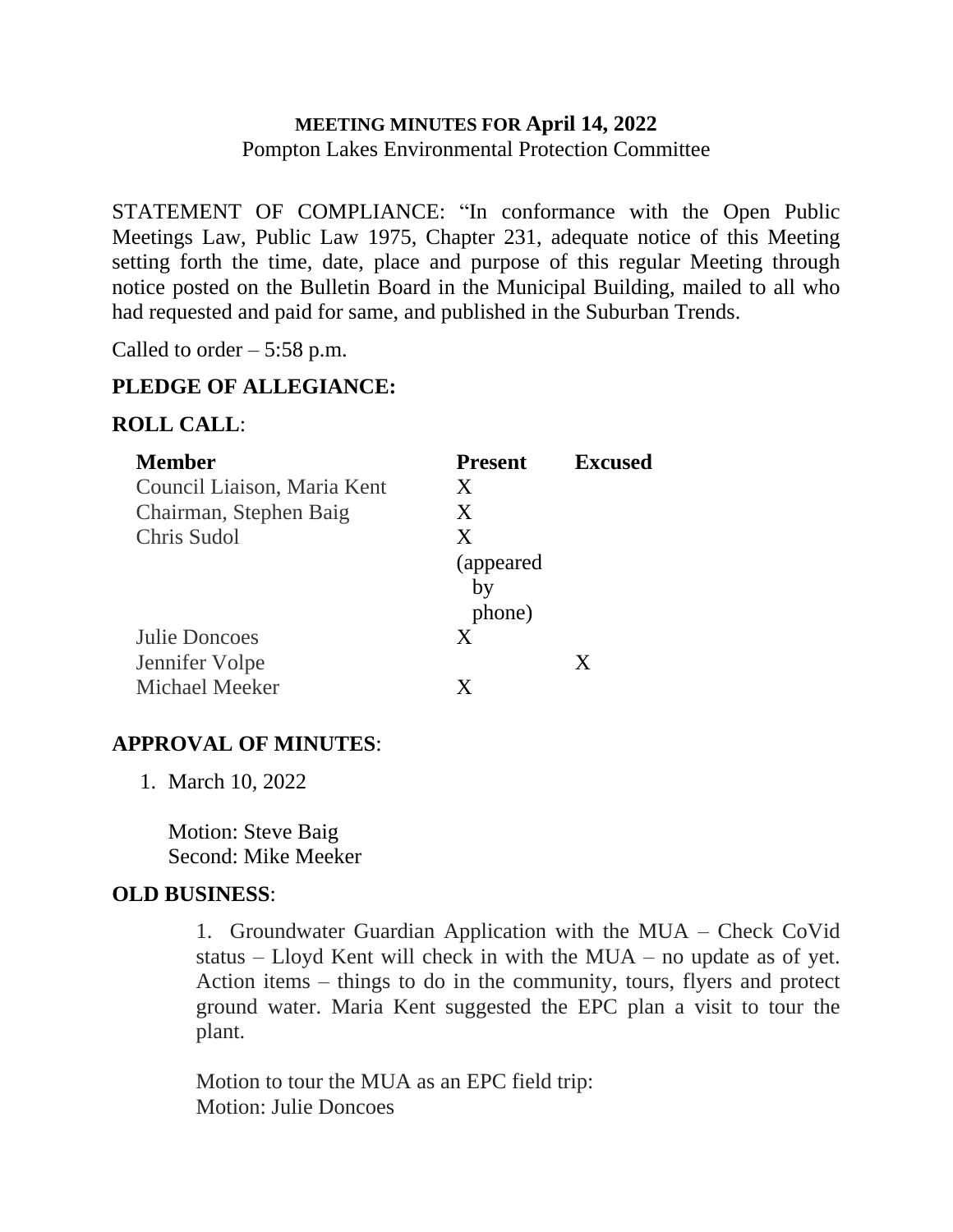Second – Chris Sodol All in favor

2. Clean Compost Project – Chris Sodol advised that the County decided against the Borough hosting a pick up. The committee discussed a plan to develop a relationship with County so that the County understands that the Borough is not in competition with the project. At this time, pickups are only in Ringwood and Totowa. To host a pickup through the Borough, a minimal pickup of fifty (50) pickups is required and is not feasible for the Borough at this time. Maria Kent suggested we invite County to one of our meetings.

3. River Clean Up – Final preparations were discussed regarding registration, shirts, prizes, snacks, food and water.

4. Keep Our Downtown Clean – table until next meeting

5. Open Space Updates from Michael Meeker, liaison – Michael Meeker provided information regarding the Morris County Greenway Grant and provided updates on status of Pacifico-Gallow Park, Willow Park project, and Hershfield Park projects. Maria Kent and Mayor Mike Serra met with Mikie Sherill regarding federal funds for Hershfield Park in addition to using Open Space funds.

6. Solitude Report – Jennifer Volpe – nothing to report yet.

# **NEW BUSINESS**:

1. New Plastic Bag Ban Law – Michael Meeker advised that the ban will take effect on May 4<sup>th</sup>. Paper bags are banned in larger stores.

2. Youth Fishing Derby Event – Will discuss next year; river is too high.

3. ANJEC Grant- \$1,500 Grant that can be used for trail maintenance, signage, trail maintenance and equipment. If interested, the deadline is May 2<sup>nd</sup>. Maria Kent advised that Tilcon will be gone soon and there is Pomptonite Stone that is only mined from the local quarry. Mayor Mike Serra, Council President, Jennifer Polidori, Councilwoman, Maria Kent and Chairman, Steve Baig will assist in obtaining the stones and determining the location. Lakeside Park, Joe Grill and/or Willow Field